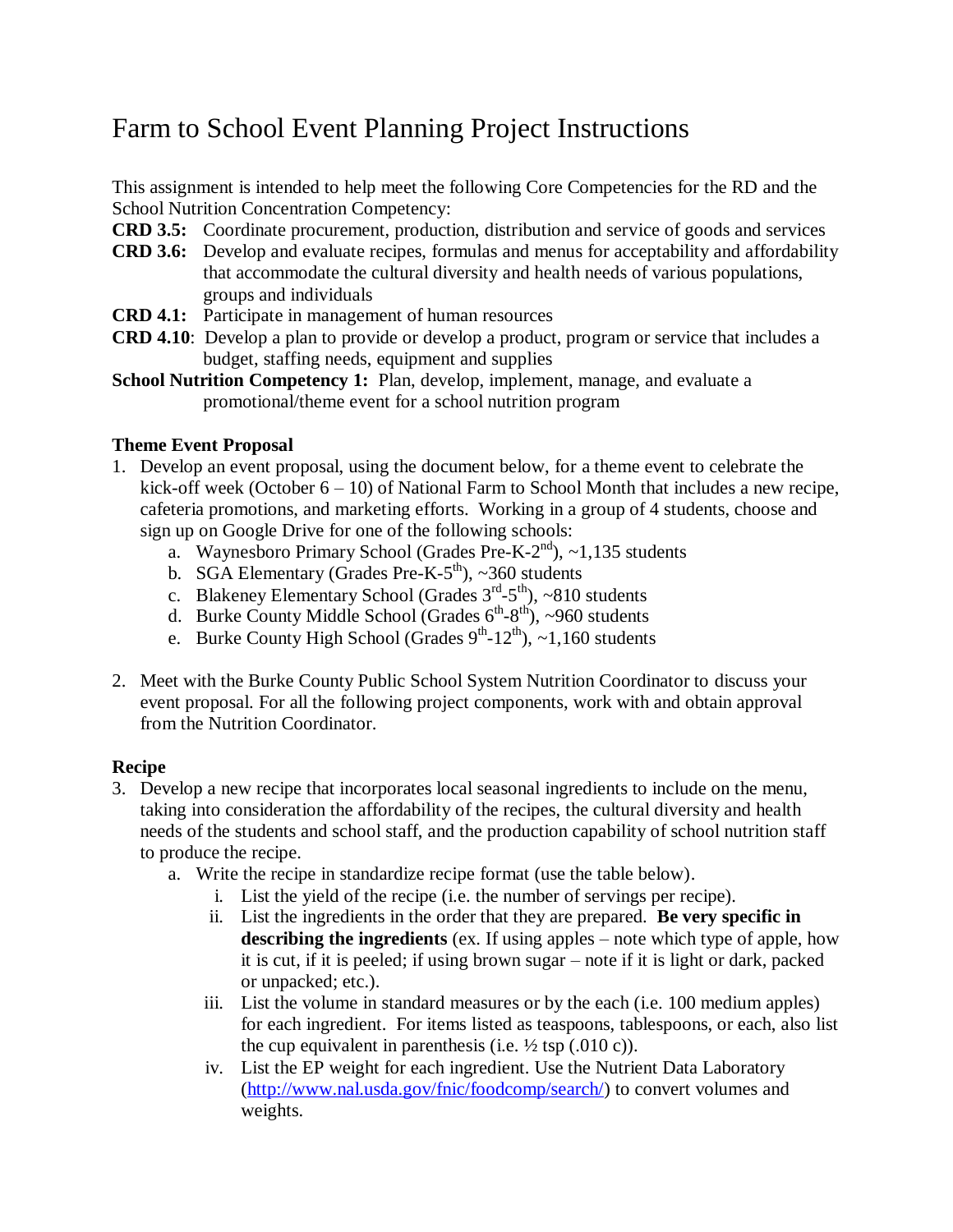- v. List the AP weight for each ingredient. Use the Food Buying Guide [\(http://www.fns.usda.gov/tn/resources/foodbuyingguide.html\)](http://www.fns.usda.gov/tn/resources/foodbuyingguide.html) to identify and calculate the AP:EP ratio. List the AP:EP ratio in the preparation instructions.
- vi. Calculate the volume and weight per serving for the recipe by adding the volume and weight of all the ingredients and dividing by the number of servings in your recipe.
- vii. **Round to the 3rd decimal place for all calculations.**
- viii. Identify **all** ingredients that are available locally.
- ix. Add the preparation instructions. **Use full sentences and be very specific in describing the instructions** (ex. Core and peel apples; dice to ¼" thick). Include food safety instructions. Include portioning instructions.
- b. Expand the recipe to meet the needs of your school (use the table below). This will be used in your taste test of the recipe with the students.
	- i. Work with the Nutrition Coordinator or manager to determine the appropriate recipe yield for your school.
	- ii. Calculate and list the factor, the expanded volume, EP weight, and AP weight.
- c. Prepare your recipe and conduct the taste test of your expanded standardized recipe.
- d. Work with the manager and/or staff to update and standardize the recipe to be specific to your school.
	- i. Update the yield, ingredients, and quantities as necessary.
	- ii. Include specific utensils and equipment used. Include portioning instructions.
- 4. Cost your recipe (use the table below).
	- a. Use food prices available on bid or quote at your school district.
	- b. Calculate the cost of food used for both the taste test **and** the updated standardized recipe to be served to the students.
- 5. Cost any non-food supplies needed to produce your recipe (use the table below).
	- a. Use prices of supplies available on bid or quote at your school district.
	- b. Calculate the costs of supplies used for both the taste test **and** the updated standardized recipe to be served to the students.
- 6. Analyze your recipe in Nutrikids.
	- a. Enter your expanded recipe into Nutrikids.
		- i. Include the number of portions and portion sizes per recipe, ingredients and quantities, HACCP method, preparation and food safety and sanitation instructions, AP:EP ratios, equipment and portioning utensils to use, and allergens.
	- b. After you have standardized your recipe at the school, update your recipe in Nutrikids to include information learned during the standardization process.
- 7. Modify the recipe to exclude the top 8 allergens and to meet any specific special needs dietary requirements for students at your school.
- 8. Work with the school nutrition coordinator and/or manager to order the food and any supplies needed.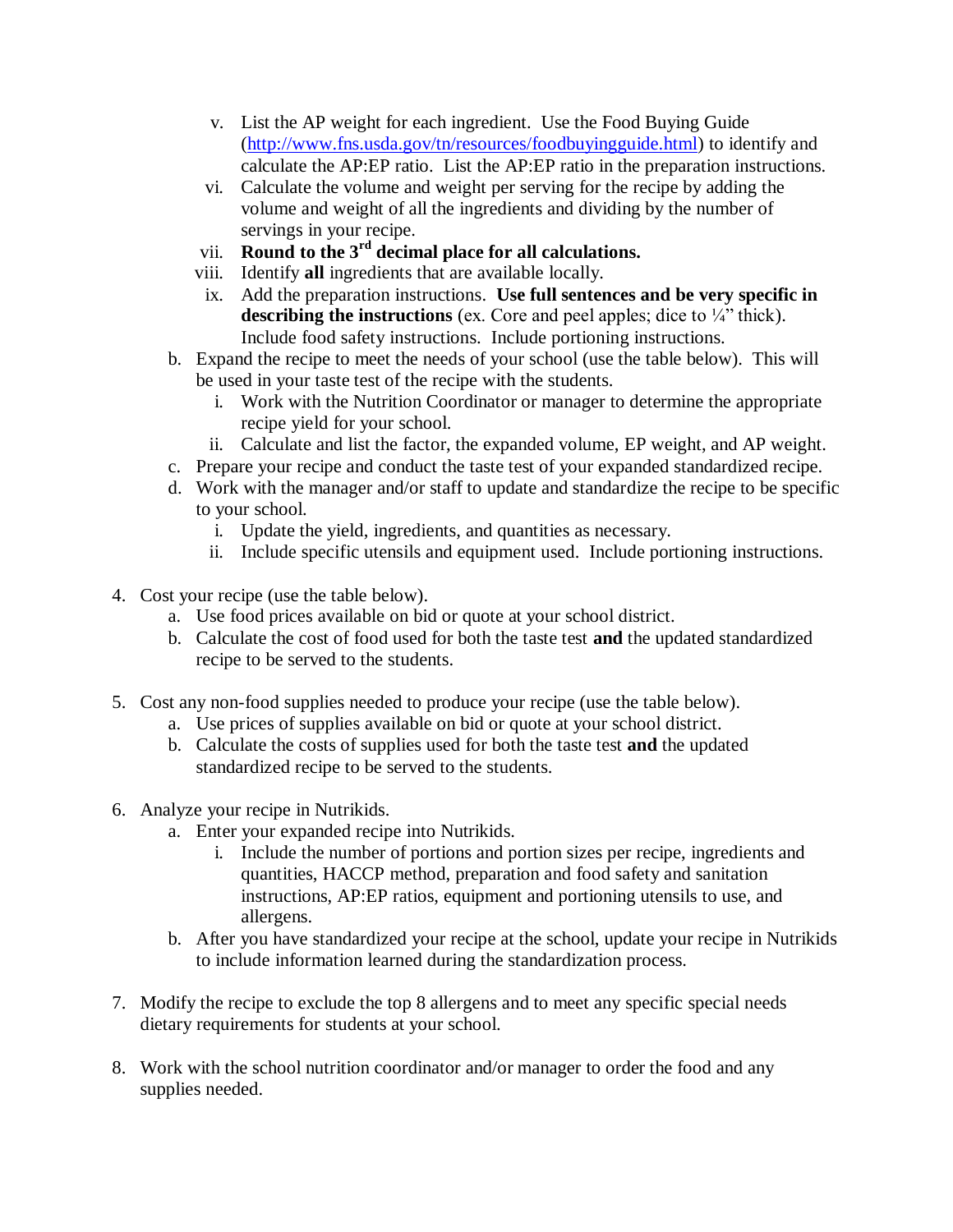#### **Promotional Activities**

- 9. Choose/create at least 2 different types of promotional activities to include in your event.
	- a. Activities should be creative and engaging, age and culturally appropriate, professional, and different from each other. These may include taste tests, games and puzzles, drawings, guest visitors, incentive give-aways (seeds, pencils, stickers, etc.), etc. Refer to your textbook *How to Teach Nutrition to Kids* and visit the Team Nutrition website for promotional ideas: [http://www.fns.usda.gov/team-nutrition-popular](http://www.fns.usda.gov/team-nutrition-popular-events-idea-booklet)[events-idea-booklet](http://www.fns.usda.gov/team-nutrition-popular-events-idea-booklet)**.**
	- b. Create a promotion activity document for each of the 2 activities. List/describe the following:
		- i. Dates and length of time for setup and implementation
		- ii. Supplies needed and information about where supplies can be purchased
		- iii. Instructions
	- c. Create or gather support materials for the promotion activities in your event.
		- i. If you incorporate a game, submit the actual game; if you incorporate giveaways, submit the item or a photo of the item and where the item can be purchased.
- 10. Cost the supplies needed for your promotional activities. Include the cost and unit of measurement, per item cost, quantities needed, the total item cost per promotion activity, and the total promotion cost (use the table below).

#### **Marketing Efforts**

- 11. Develop an age appropriate calendar menu that highlights your recipe to share with students and school staff.
	- a. Use a calendar creator program, such as in Word or Publisher. Use creative, professional, and age appropriate overall theme, background, graphics, color scheme, font type, color, and size (usually not smaller than 10 pt). Keep the theme consistent; coordinate the graphics and font used. Be careful not to 'overdo' the menu. Be sure that the menu is readable both in black and white and in color.
	- b. Include some nutrition education on the menu.
- 12. Create an age appropriate bulletin board or display for your event.
	- a. This should be at least 4' wide x 3' high, or as appropriate for the space given
- 13. Develop 2 marketing methods to share information with students, families, and school personnel and 1 marketing method to share with the community about your event.
	- a. This could be a school newsletter article, a creative flyer sent home to students, PA announcements, an in-school TV ad, a website page, marketing posters, newspaper article, a radio or TV PSA, etc.
	- b. Create a marketing document for the method that you include in your event. List/describe the following:
		- i. Dates and length of time for setup and implementation
		- ii. Supplies needed and information about where supplies can be purchased
		- iii. Instructions
	- c. Create or gather support materials for the marketing methods in your event.
		- i. If you incorporate a newsletter, submit the actual newsletter.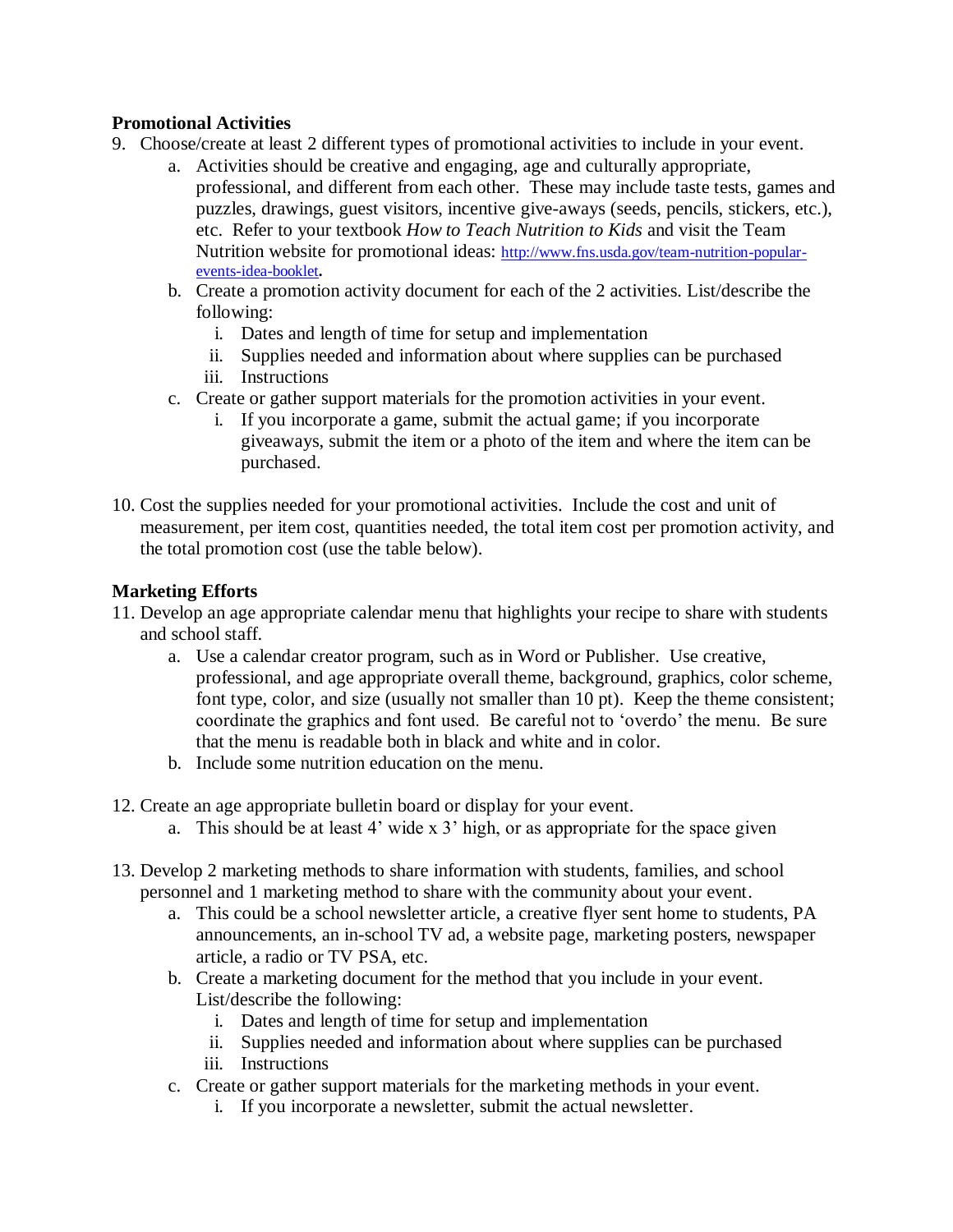- d. Work with the other groups, if needed, to coordinate your community focused marketing methods.
- 14. Cost the supplies needed for your marketing efforts. Include the cost and unit of measurement, per item cost, quantities needed, the total item cost per marketing method, and the total marketing efforts cost (use the table below).

#### **Staffing**

- 15. Work with the school nutrition manager to develop a detailed daily staffing schedule for the events that occur at the school (use the table below).
	- a. Include specific time frames, specific tasks to be completed, individuals involved, specific equipment and supplies needed, duration of tasks, total hours per task for all individuals involved, and total time spent for the day.
- 16. Work with the school nutrition manager to cost the labor of the school nutrition staff and yourselves used throughout this event (use the table below).
	- a. Be conscious of the confidentiality of this information; it may be appropriate just to get a daily total for all individuals involved, rather than wages for specific employees.
	- b. Only cost the time to be spent at the school for implementation of the taste test, promotions, marketing, and recipe preparation, not time spent on planning or travel.

#### **Comprehensive Event Schedule**

17. Create a schedule for your event (use the table below).

- a. Include dates and times for each **major** task, very brief description of major tasks, support materials needed, individuals responsible for completing tasks (yourself and school nutrition staff), and total time required to complete tasks. This will be a combination of what you have already accomplished and your plan for implementation on site.
- b. This schedule is intended to be a broad overview of events, not a list of minute-byminute specific detailed tasks.

#### **Comprehensive Event Budget**

18. Create a comprehensive budget of your event (use the table below).

a. Include costs (food, supplies, and labor) of the taste test and standardized recipe, promotional activities, and marketing efforts.

#### **Implementation and Coordination**

19. Implement your menu and event plan.

- a. Coordinate all aspects of the event procurement, production, distribution, and service. Help manage and oversee staff involved in the event. All students must help prepare the recipe.
- b. Take photos as appropriate (at least 10) of your implementation. Obtain school permission before taking photos of students (this requires photo releases of students).
- c. Share the Menu & Event Planning Project Grading Rubric with the school nutrition coordinator or manager so that he/she can evaluate your performance during the implementation of your event.

#### **Self & Group Collaboration Evaluation**

20. Complete the Self & Group Collaboration Evaluation.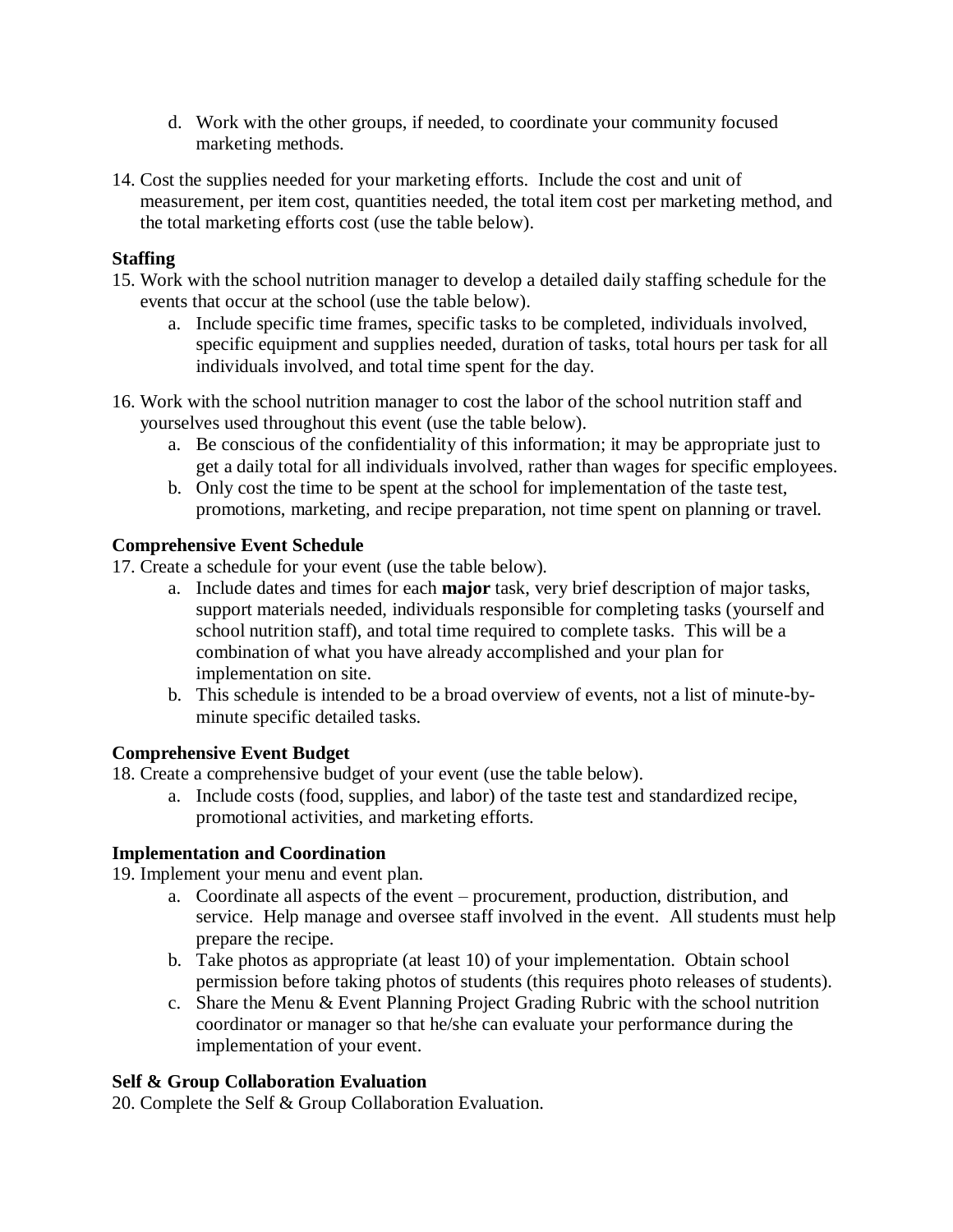#### **Project Evaluation**

- 21. Evaluate all aspects of your event menu, promotional activities, marketing efforts, employee schedule, budget, implementation, coordination and management.
	- a. Consider what went well, areas for improvement, and things that deviated from your plan (including time and cost).
	- b. Interview the school nutrition director, managers, and employees, as well as school administration, teachers, and/or students to get feedback about the effectiveness of the event.
	- c. Write a summary of your evaluation.
		- i. Summarize your event. Describe deviations from your plan.
		- ii. Summarize interviewee comments about your event. Include specific comments as appropriate to support your summary.
		- iii. Provide your assessment of the overall effectiveness of the event.
		- iv. Identify and discuss strengths and areas that needed improvement.
		- v. Provide several specific suggestions for improvement.
- 22. Develop a PPT presentation to share with the class summarizing your project.
	- a. Include all the sections listed above.
	- b. Include photos of your implementation.
	- c. Be sure to include enough information on the slides so that someone viewing it on their own can understand what you are trying to convey.
	- d. Use professional format background, color scheme, font, font size and color, etc.

#### **Self & Group Collaboration Evaluation**

23. Complete the Self & Group Collaboration Evaluation.

#### **Project Submission**

- 24. Submit in class (put your project in a 3 ring binder with tabs dividing each section) and to the folio discussion all documents and/or photos of assignment components:
	- a. Grading rubric (in class only)
	- b. Standardized recipe, expanded recipe, updated standardized recipe, Nutrikids recipe and nutrient analysis, updated Nutrikids recipe and nutrient analsysis, special needs modified recipe, standardized recipe costing, non-food supplies costing, and district order/s
	- c. 2 promotional activity documents, promotional activity support materials for each activity, and promotional supplies costing
	- d. Calendar menu, photos of your bulletin board, 2 marketing methods documents, marketing support materials for each marketing method, and marketing supplies costing
	- e. Daily staffing schedules and labor costing
	- f. Comprehensive event schedule
	- g. Comprehensive event budget
	- h. Self & Group Evaluation Summary (in class only)
	- i. Event evaluation summary
	- j. PPT presentation of your project (handout in class, actual presentation to folio)
	- k. Photos of your implementation (folio only)
	- l. Self & Group Evaluation Summary (in class only)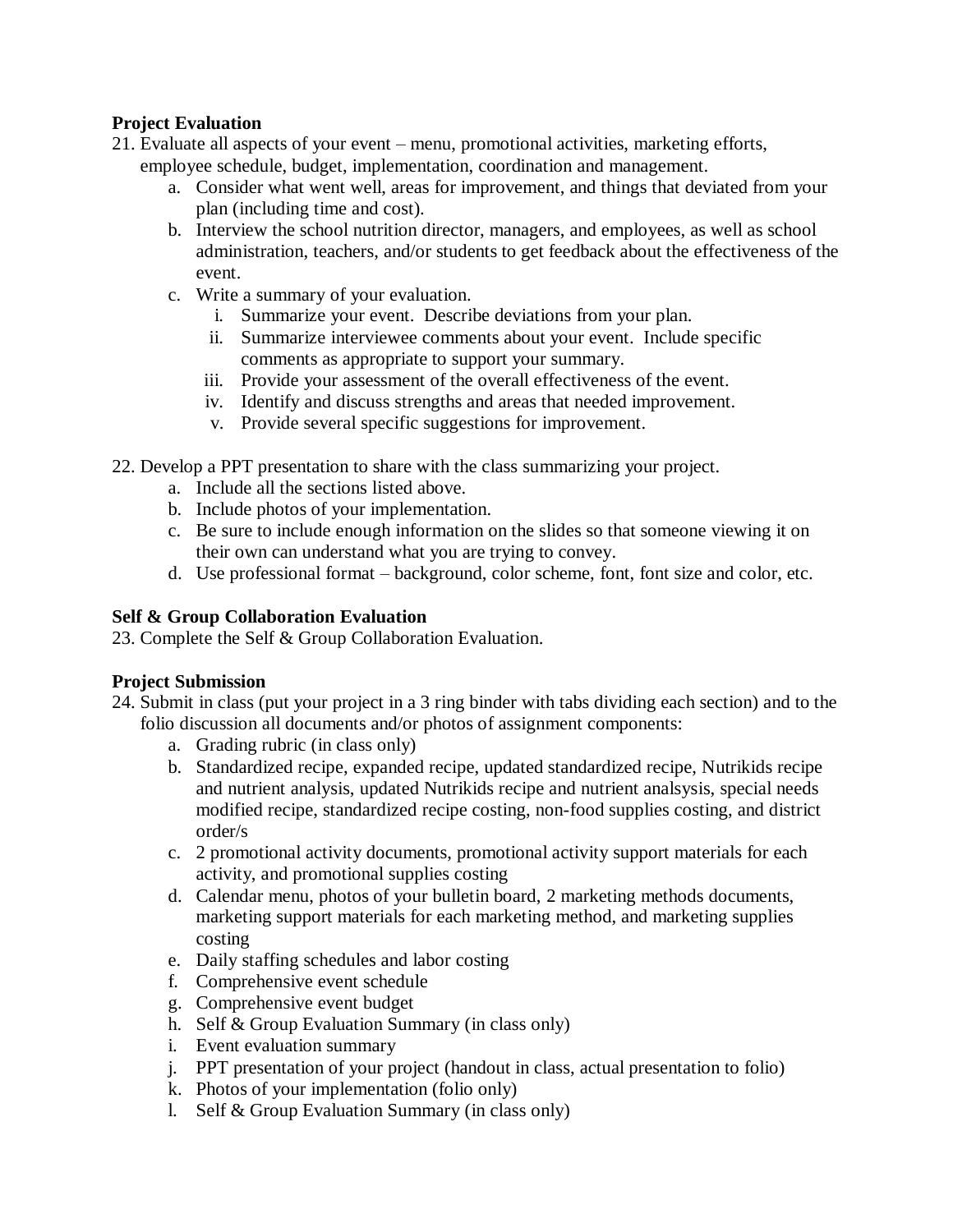**Project Proposal**

**Group Members:**

**School:** 

**Recipe:**

**Day of week recipe will be included on menu:** 

\_\_\_\_\_\_\_\_\_\_\_\_\_\_\_\_\_\_\_\_\_\_\_\_\_\_\_\_\_\_\_\_\_\_\_\_ \_\_\_\_\_\_\_\_\_\_\_\_\_\_\_\_\_\_\_\_\_\_\_\_\_\_\_\_\_\_\_\_\_\_\_\_ \_\_\_\_\_\_\_\_\_\_\_\_\_\_\_\_\_\_\_\_\_\_\_\_\_\_\_\_\_\_\_\_\_\_\_\_ \_\_\_\_\_\_\_\_\_\_\_\_\_\_\_\_\_\_\_\_\_\_\_\_\_\_\_\_\_\_\_\_\_\_\_\_

**Date of recipe standardization/taste test:** 

**Promotional Activity #1 and Date:**

**Promotional Activity #2 and Date:**

**Bulletin Board:**

**School marketing method #1 and Date:**

**School marketing method #2 and Date:**

**Community marketing method and Date:**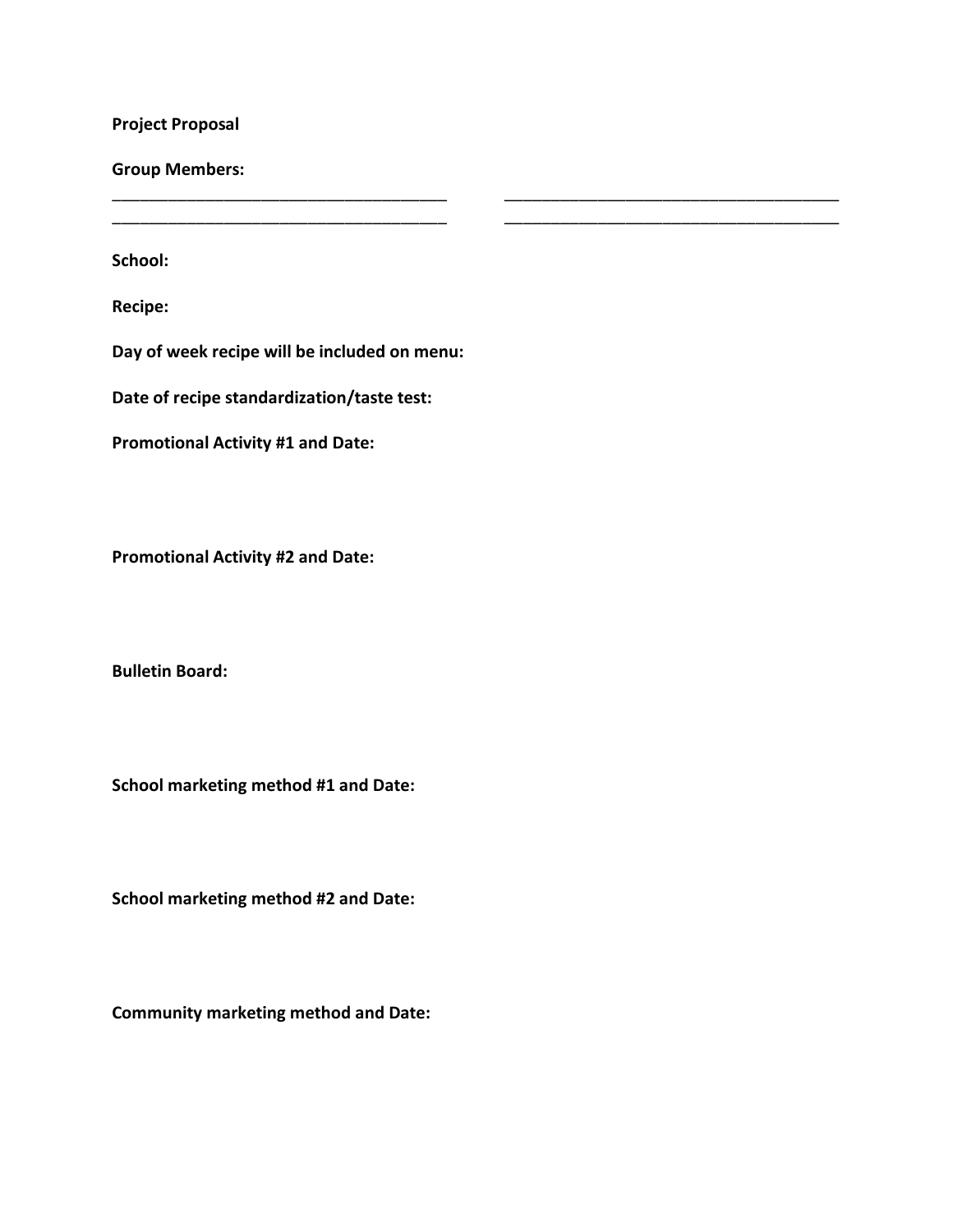### **Standardized recipe**

| Recipe name: |
|--------------|
|--------------|

| Recipe name: _________                                                                                                                                                                                                            |               |                  |                  |                                 |
|-----------------------------------------------------------------------------------------------------------------------------------------------------------------------------------------------------------------------------------|---------------|------------------|------------------|---------------------------------|
| Yield: ______ servings per recipe                                                                                                                                                                                                 |               |                  |                  |                                 |
| Per serving: _________ (volume)______                                                                                                                                                                                             |               | (weight)         |                  |                                 |
| Ingredient                                                                                                                                                                                                                        | <b>Volume</b> | <b>EP Weight</b> | <b>AP Weight</b> | <b>Preparation Instructions</b> |
|                                                                                                                                                                                                                                   |               |                  |                  |                                 |
|                                                                                                                                                                                                                                   |               |                  |                  |                                 |
|                                                                                                                                                                                                                                   |               |                  |                  |                                 |
|                                                                                                                                                                                                                                   |               |                  |                  |                                 |
|                                                                                                                                                                                                                                   |               |                  |                  |                                 |
|                                                                                                                                                                                                                                   |               |                  |                  |                                 |
|                                                                                                                                                                                                                                   |               |                  |                  |                                 |
|                                                                                                                                                                                                                                   |               |                  |                  |                                 |
|                                                                                                                                                                                                                                   |               |                  |                  |                                 |
|                                                                                                                                                                                                                                   |               |                  |                  |                                 |
| Recipe Totals                                                                                                                                                                                                                     |               |                  |                  |                                 |
| $\mathbf{r}$ , the set of the set of the set of the set of the set of the set of the set of the set of the set of the set of the set of the set of the set of the set of the set of the set of the set of the set of the set of t |               |                  |                  |                                 |

Identify local ingredients (asterisk, font color, or highlight cell)

#### **Taste test standardized recipe**

| Recipe name:                                                        |                        |              |                     |          |                        |              |                     |                                    |
|---------------------------------------------------------------------|------------------------|--------------|---------------------|----------|------------------------|--------------|---------------------|------------------------------------|
| Yield: servings per recipe                                          |                        |              |                     |          |                        |              |                     |                                    |
| Per serving: ______                                                 |                        | (volume)     |                     | (weight) |                        |              |                     |                                    |
|                                                                     | <b>Original Amount</b> |              |                     |          | <b>Expanded Amount</b> |              |                     |                                    |
| Ingredients                                                         | Volume                 | EP<br>Weight | <b>AP</b><br>Weight |          | Factor Volume          | EP<br>Weight | <b>AP</b><br>Weight | Preparation<br><b>Instructions</b> |
|                                                                     |                        |              |                     |          |                        |              |                     |                                    |
|                                                                     |                        |              |                     |          |                        |              |                     |                                    |
|                                                                     |                        |              |                     |          |                        |              |                     |                                    |
|                                                                     |                        |              |                     |          |                        |              |                     |                                    |
|                                                                     |                        |              |                     |          |                        |              |                     |                                    |
|                                                                     |                        |              |                     |          |                        |              |                     |                                    |
|                                                                     |                        |              |                     |          |                        |              |                     |                                    |
|                                                                     |                        |              |                     |          |                        |              |                     |                                    |
| Identify Logal incredictor (octorials font color or highlight coll) |                        |              |                     |          |                        |              |                     |                                    |

Identify local ingredients (asterisk, font color, or highlight cell)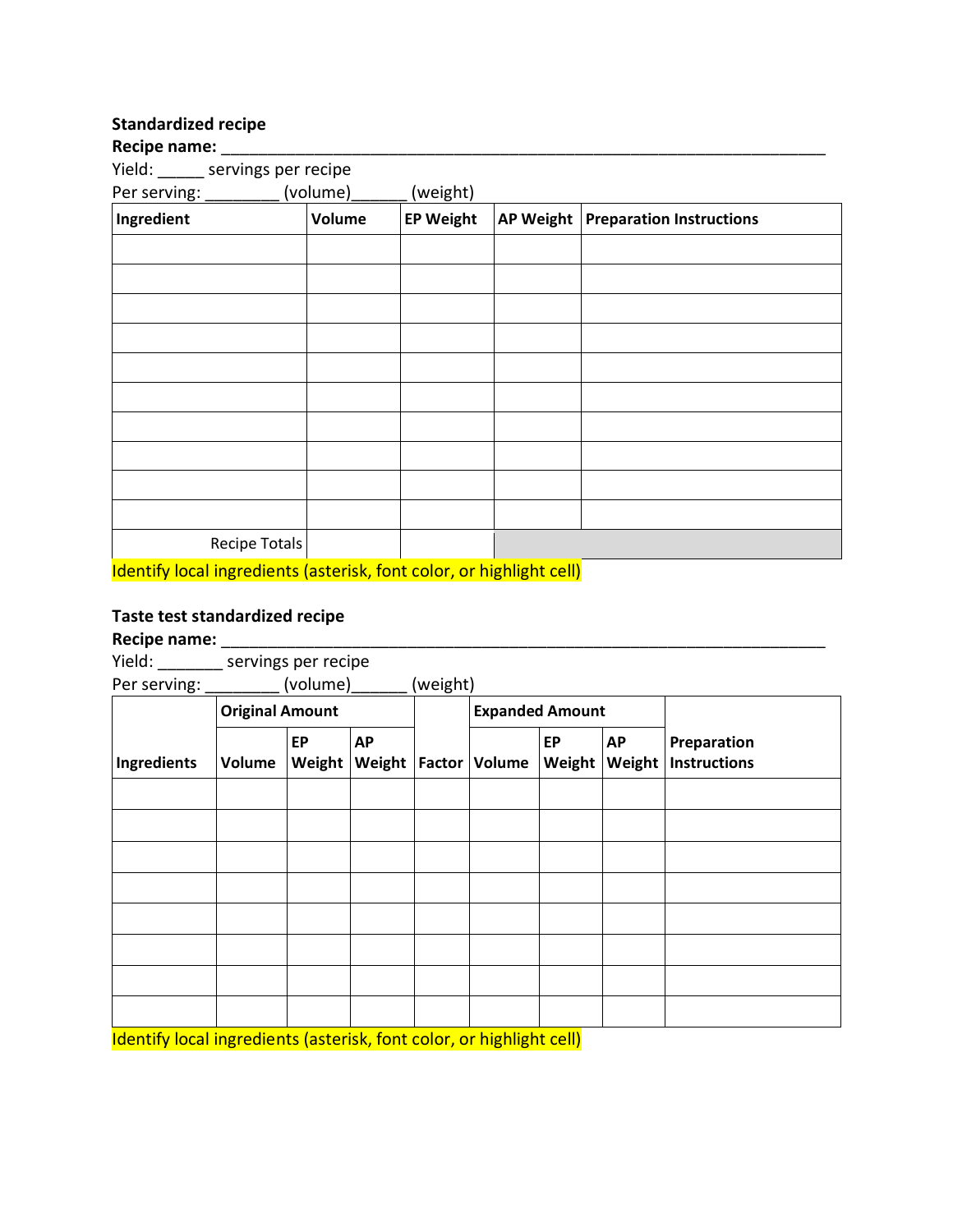| Ingredients | Bid cost & unit    | Cost of unit<br>used in recipe | AP Qty used in<br>recipe (by<br>weight or each) Cost per recipe |  | Cost per<br>serving |  |  |  |
|-------------|--------------------|--------------------------------|-----------------------------------------------------------------|--|---------------------|--|--|--|
|             |                    |                                |                                                                 |  |                     |  |  |  |
|             |                    |                                |                                                                 |  |                     |  |  |  |
|             |                    |                                |                                                                 |  |                     |  |  |  |
|             |                    |                                |                                                                 |  |                     |  |  |  |
|             |                    |                                |                                                                 |  |                     |  |  |  |
|             |                    |                                |                                                                 |  |                     |  |  |  |
|             |                    |                                |                                                                 |  |                     |  |  |  |
|             |                    |                                |                                                                 |  |                     |  |  |  |
|             |                    |                                |                                                                 |  |                     |  |  |  |
|             |                    |                                |                                                                 |  |                     |  |  |  |
|             | Total recipe costs |                                |                                                                 |  |                     |  |  |  |

## **Taste test standardized recipe costs** (round to the 3<sup>rd</sup> decimal place)

Identify local ingredients (asterisk, font color, or highlight cell)

## Non-food supplies costs (round to the 3<sup>rd</sup> decimal place)

| <b>Supplies</b> | Bid cost & unit   | Cost per unit | <b>Qty required</b> | <b>Total cost</b> |
|-----------------|-------------------|---------------|---------------------|-------------------|
|                 |                   |               |                     |                   |
|                 |                   |               |                     |                   |
|                 |                   |               |                     |                   |
|                 |                   |               |                     |                   |
|                 |                   |               |                     |                   |
|                 | <b>Total cost</b> |               |                     |                   |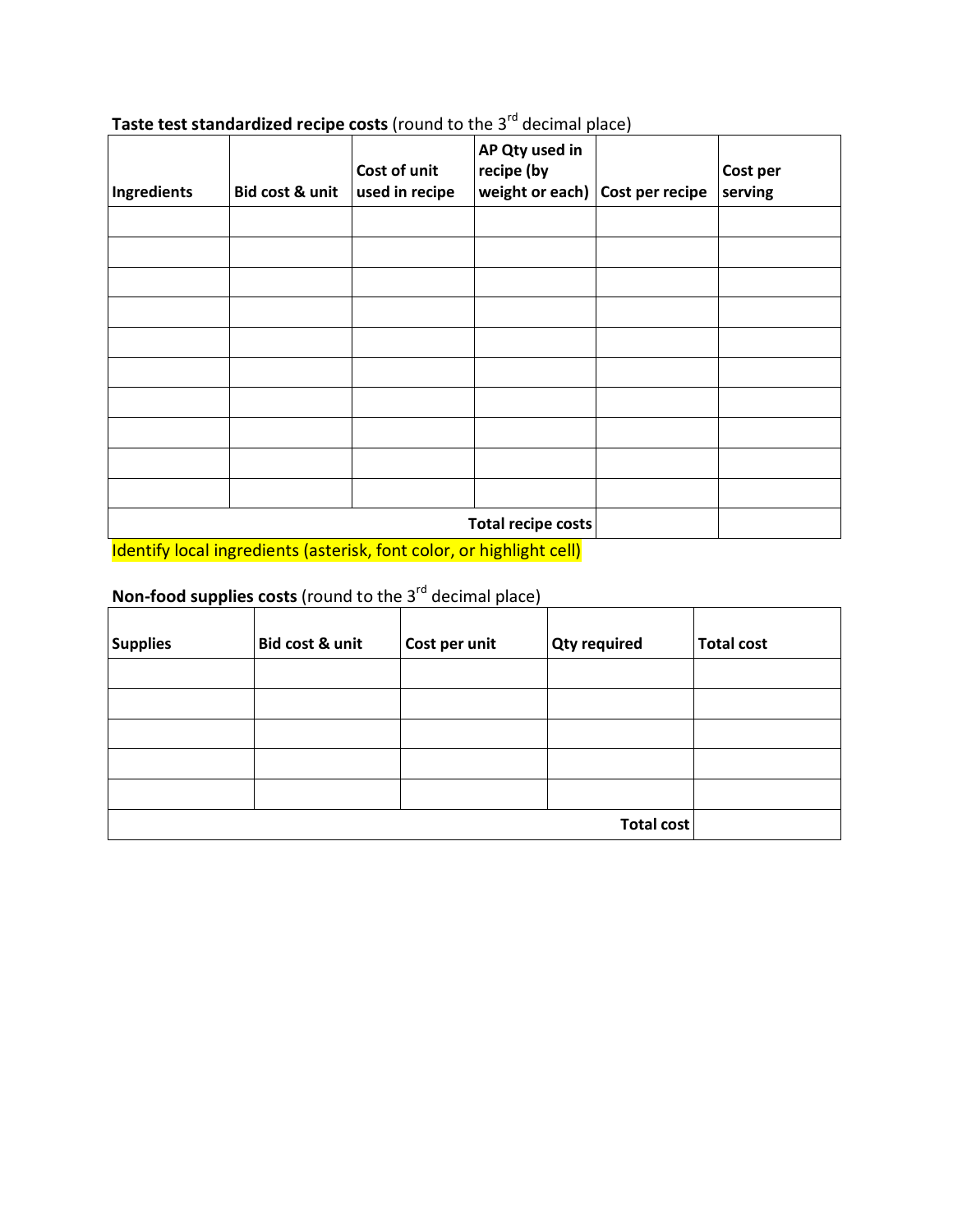#### **Updated standardized recipe**

#### Recipe name:

Yield: \_\_\_\_\_ servings per recipe

| Per serving: |                        | (volume)     |                              | (weight) |                        |              |                     |                                    |
|--------------|------------------------|--------------|------------------------------|----------|------------------------|--------------|---------------------|------------------------------------|
|              | <b>Original Amount</b> |              |                              |          | <b>Expanded Amount</b> |              |                     |                                    |
| Ingredients  | Volume                 | EP<br>Weight | <b>AP</b><br>Weight   Factor |          | Volume                 | EP<br>Weight | <b>AP</b><br>Weight | Preparation<br><b>Instructions</b> |
|              |                        |              |                              |          |                        |              |                     |                                    |
|              |                        |              |                              |          |                        |              |                     |                                    |
|              |                        |              |                              |          |                        |              |                     |                                    |
|              |                        |              |                              |          |                        |              |                     |                                    |
|              |                        |              |                              |          |                        |              |                     |                                    |
|              |                        |              |                              |          |                        |              |                     |                                    |
|              |                        |              |                              |          |                        |              |                     |                                    |
|              |                        |              |                              |          |                        |              |                     |                                    |

Identify local ingredients (asterisk, font color, or highlight cell)

### **Updated standardized recipe costs** (round to the 3<sup>rd</sup> decimal place)

| Ingredients | Bid cost & unit | Cost of unit<br>used in recipe | AP Qty used in<br>recipe (by<br>weight or each) | Cost per recipe | Cost per<br>serving |
|-------------|-----------------|--------------------------------|-------------------------------------------------|-----------------|---------------------|
|             |                 |                                |                                                 |                 |                     |
|             |                 |                                |                                                 |                 |                     |
|             |                 |                                |                                                 |                 |                     |
|             |                 |                                |                                                 |                 |                     |
|             |                 |                                |                                                 |                 |                     |
|             |                 |                                |                                                 |                 |                     |
|             |                 |                                |                                                 |                 |                     |
|             |                 |                                |                                                 |                 |                     |
|             |                 |                                |                                                 |                 |                     |
|             |                 |                                |                                                 |                 |                     |
|             |                 |                                | Total recipe costs                              |                 |                     |

Identify local ingredients (asterisk, font color, or highlight cell)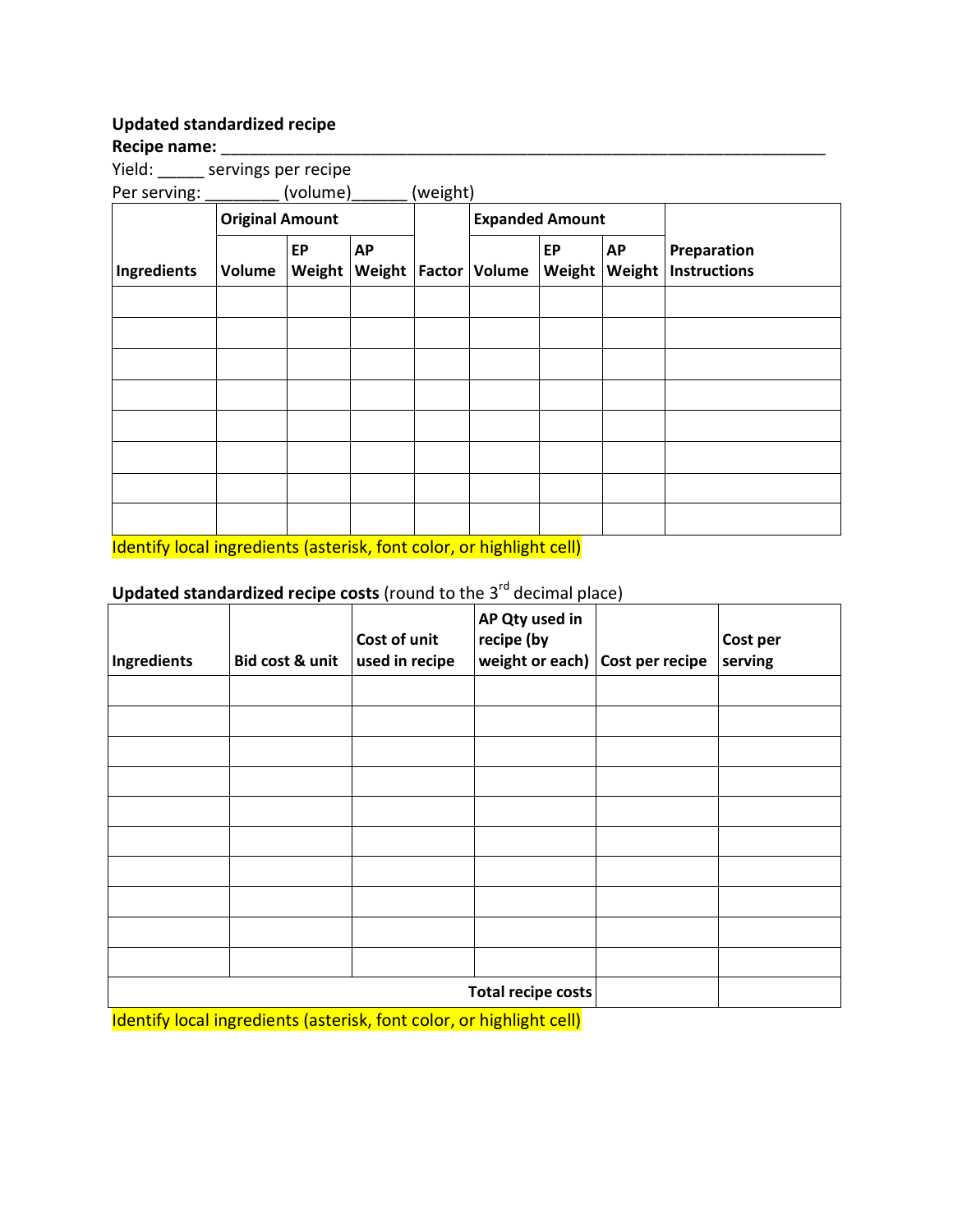## **Non-food supplies costs** (round to the 3<sup>rd</sup> decimal place)

| <b>Supplies</b> | Bid cost & unit | Cost per unit | <b>Qty required</b> | <b>Total cost</b> |
|-----------------|-----------------|---------------|---------------------|-------------------|
|                 |                 |               |                     |                   |
|                 |                 |               |                     |                   |
|                 |                 |               |                     |                   |
|                 |                 |               |                     |                   |
|                 |                 |               |                     |                   |
|                 | Total cost      |               |                     |                   |

## **Promotion costs** (round to the 3<sup>rd</sup> decimal place)

| <b>Supplies</b> | Bid cost & unit   | Cost per unit | <b>Qty required</b> | <b>Total cost</b> |
|-----------------|-------------------|---------------|---------------------|-------------------|
|                 |                   |               |                     |                   |
|                 |                   |               |                     |                   |
|                 |                   |               |                     |                   |
|                 |                   |               |                     |                   |
|                 |                   |               |                     |                   |
|                 |                   |               |                     |                   |
|                 |                   |               |                     |                   |
|                 |                   |               |                     |                   |
|                 | <b>Total cost</b> |               |                     |                   |

## **Marketing costs** (round to the 3<sup>rd</sup> decimal place)

| <b>Supplies</b> | Bid cost & unit   | Cost per unit | <b>Qty required</b> | <b>Total cost</b> |
|-----------------|-------------------|---------------|---------------------|-------------------|
|                 |                   |               |                     |                   |
|                 |                   |               |                     |                   |
|                 |                   |               |                     |                   |
|                 |                   |               |                     |                   |
|                 |                   |               |                     |                   |
|                 |                   |               |                     |                   |
|                 |                   |               |                     |                   |
|                 |                   |               |                     |                   |
|                 | <b>Total cost</b> |               |                     |                   |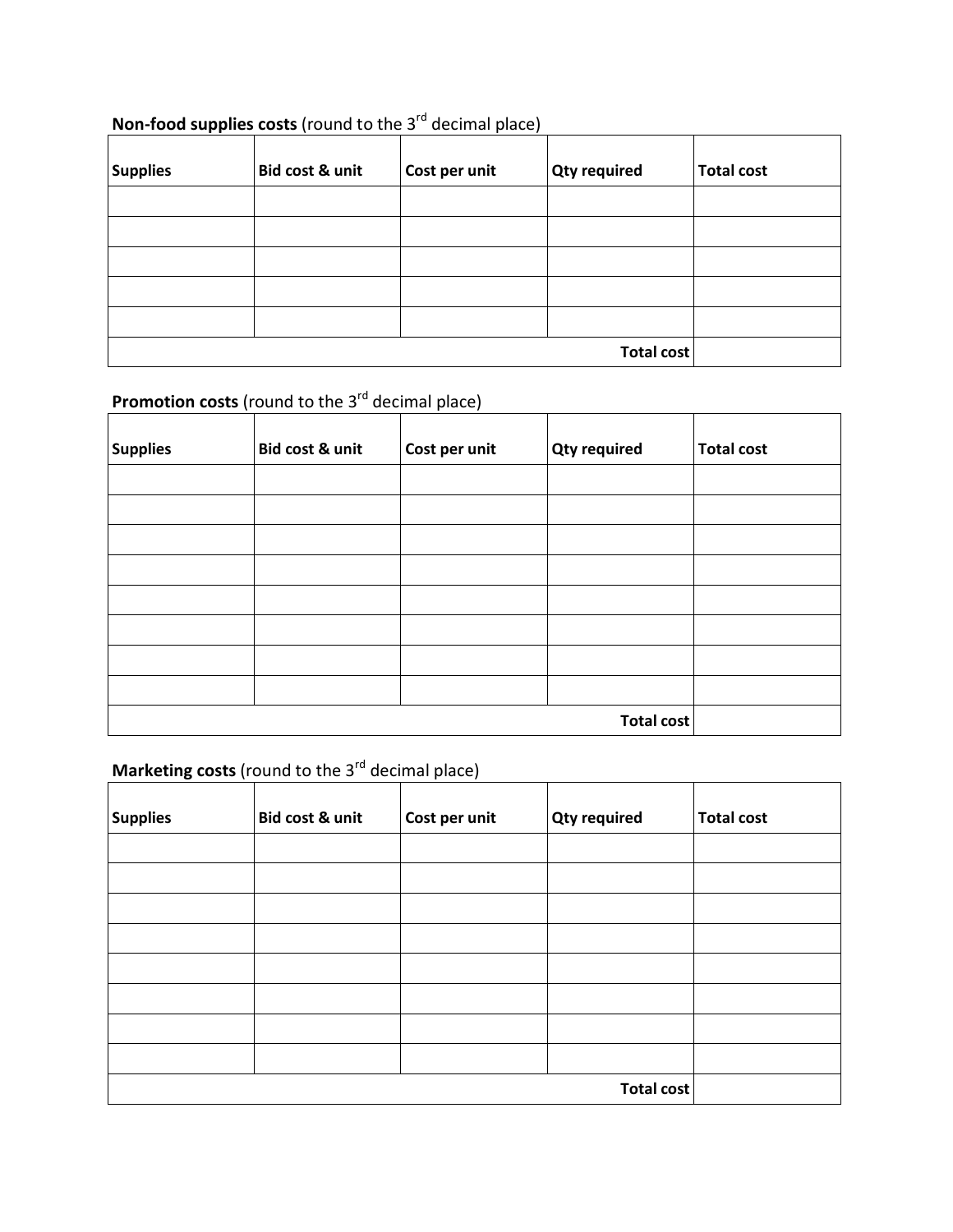### **Daily Staffing Schedule**

| Date/Time Specific Tasks | <b>Individuals</b><br>Involved | <b>Equipment &amp;</b><br><b>Supplies</b> | <b>Duration of</b><br><b>Task</b> | <b>Total Time</b><br><b>Spent</b> |
|--------------------------|--------------------------------|-------------------------------------------|-----------------------------------|-----------------------------------|
|                          |                                |                                           |                                   |                                   |
|                          |                                |                                           |                                   |                                   |
|                          |                                |                                           |                                   |                                   |
|                          |                                |                                           |                                   |                                   |
|                          |                                |                                           |                                   |                                   |
|                          |                                |                                           |                                   |                                   |
|                          |                                |                                           |                                   |                                   |
|                          |                                |                                           |                                   |                                   |
|                          |                                |                                           |                                   |                                   |
|                          |                                |                                           |                                   |                                   |
|                          |                                |                                           |                                   |                                   |
|                          |                                |                                           |                                   |                                   |
|                          |                                |                                           |                                   |                                   |
|                          |                                |                                           |                                   |                                   |
|                          |                                |                                           |                                   |                                   |
|                          |                                |                                           |                                   |                                   |
|                          |                                |                                           |                                   |                                   |
|                          |                                |                                           | <b>Total Time Spent</b>           |                                   |

#### **Labor costs**

| <b>Employee &amp; Position</b> | <b>Date</b>             | <b>Hourly Rate</b> | <b>Total Hours</b> | <b>Total Pay</b> |
|--------------------------------|-------------------------|--------------------|--------------------|------------------|
|                                |                         |                    |                    |                  |
|                                |                         |                    |                    |                  |
|                                |                         |                    |                    |                  |
|                                |                         |                    |                    |                  |
|                                |                         |                    |                    |                  |
|                                |                         |                    |                    |                  |
|                                |                         |                    |                    |                  |
|                                |                         |                    |                    |                  |
|                                | <b>Total Time Spent</b> |                    |                    |                  |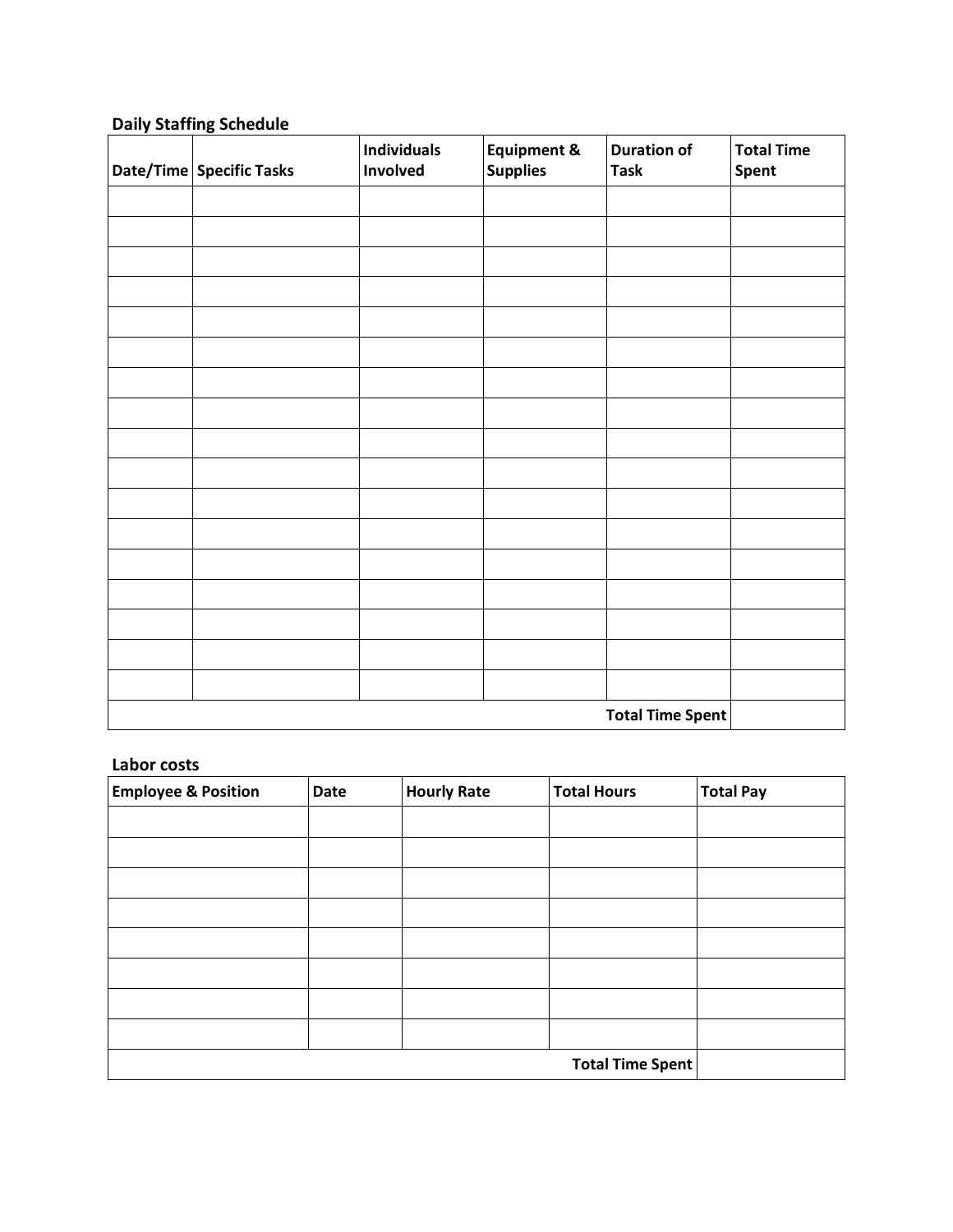#### **Comprehensive Event Schedule**

| Date/Time | <b>Major Tasks</b> | <b>Equipment &amp;</b><br><b>Supplies</b> | <b>Individuals</b><br>Responsible | <b>Duration of Task</b> |
|-----------|--------------------|-------------------------------------------|-----------------------------------|-------------------------|
|           |                    |                                           |                                   |                         |
|           |                    |                                           |                                   |                         |
|           |                    |                                           |                                   |                         |
|           |                    |                                           |                                   |                         |
|           |                    |                                           |                                   |                         |
|           |                    |                                           |                                   |                         |
|           |                    |                                           |                                   |                         |
|           |                    |                                           |                                   |                         |
|           |                    |                                           |                                   |                         |
|           |                    |                                           |                                   |                         |
|           |                    |                                           |                                   |                         |
|           |                    |                                           |                                   |                         |
|           |                    |                                           |                                   |                         |
|           |                    |                                           |                                   |                         |
|           |                    |                                           |                                   |                         |
|           |                    |                                           |                                   |                         |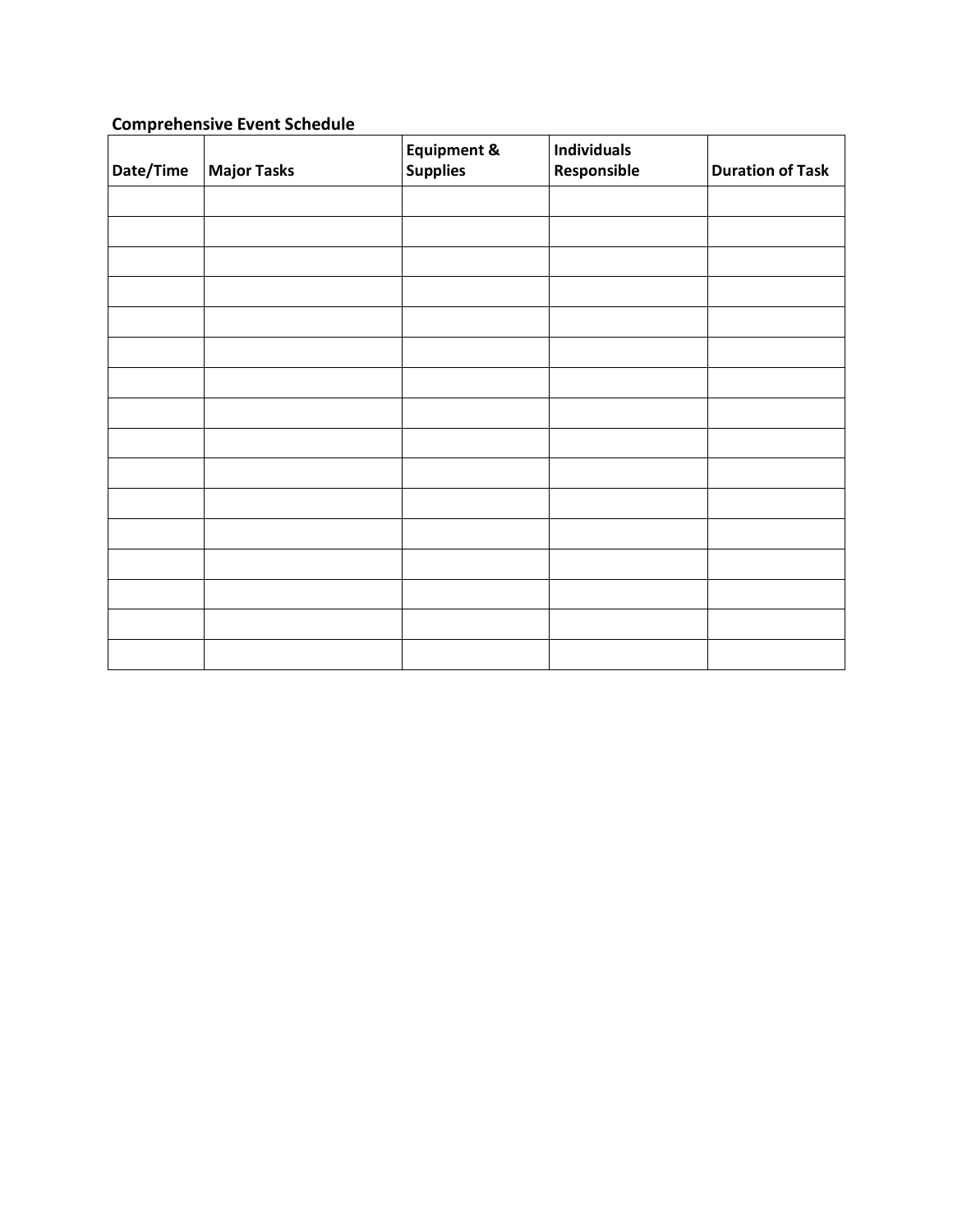### **Comprehensive Event Budget**

| Event        | <b>Costs</b> |
|--------------|--------------|
|              |              |
|              |              |
|              |              |
|              |              |
|              |              |
|              |              |
| <b>Total</b> |              |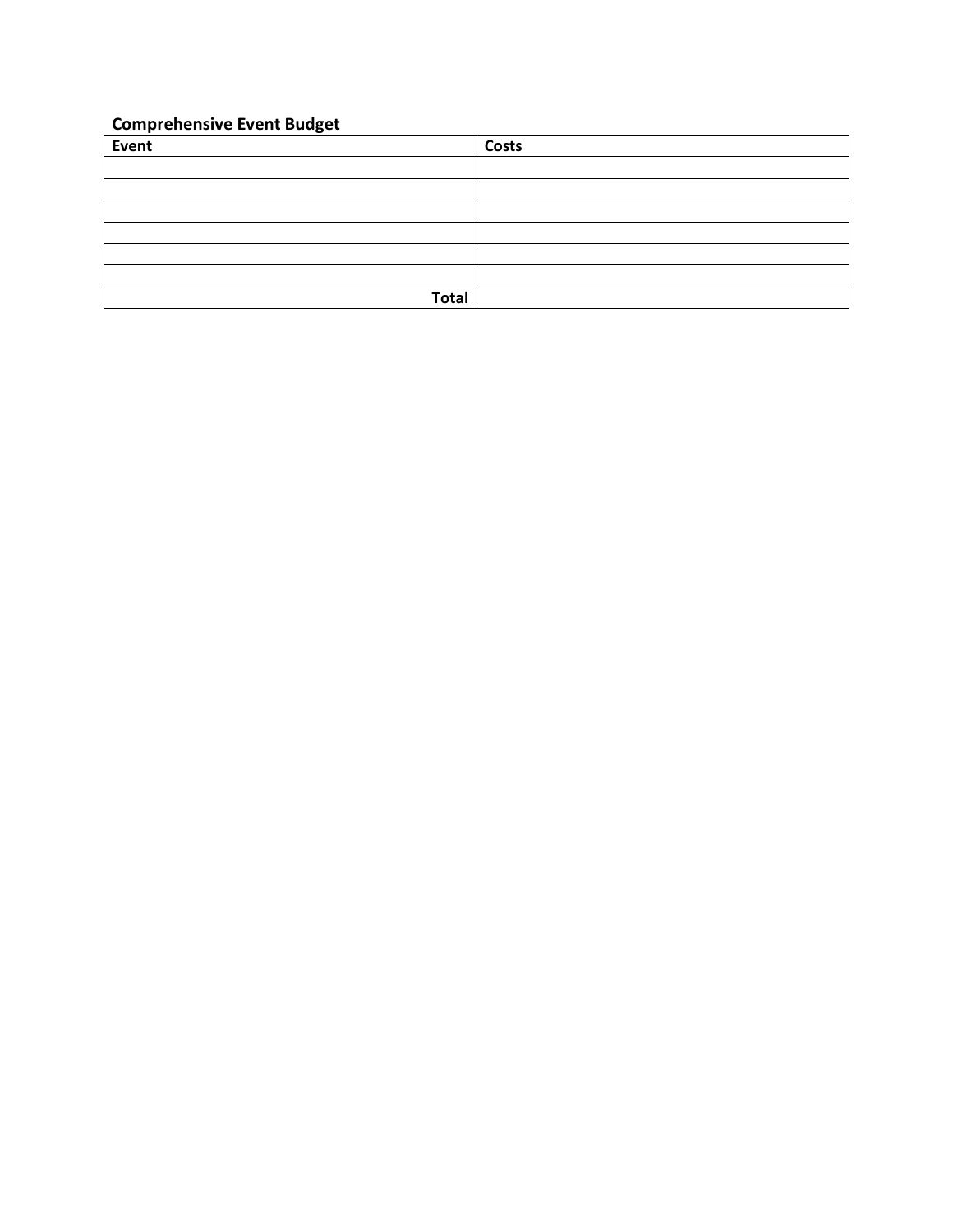#### **Self & Group Collaboration Evaluation**

- Use the form *below* to evaluate yourself and the forms on the *next page* to evaluate your teammates.
- (1) Rate the items on the *left-side* using the  $+\sqrt{}$ , 0 scale. In the space on the *right-side* provide appropriate feedback—honest *and* helpful. For example, "Nice job on the Web activity; your design skills are extraordinary. Asking for assistance with proofreading will make it even more awesome."
- (2) **Grade each group member and yourself. Give a percentage score out of 100 (do not divide 100 points by the number of members in your group)**. *Record grades in the shaded boxes*.

- - - - - - - - - - - - - - - - - - - - - - - - - - - - - - - - - - - - - - - - - - - - - -- - - - - - - - - - - - - - - - - - - - - - - - - - - - - - - - - - - - -

Name **Name** 

#### **Self-Evaluation**

*Directions*: Rate yourself on your participation using the scale below.

| $+$ = exceeded expectations $\checkmark$ = met expectations 0 = did not meet expectations NA = not applicable |  |  |  |  |
|---------------------------------------------------------------------------------------------------------------|--|--|--|--|
|---------------------------------------------------------------------------------------------------------------|--|--|--|--|

Demonstrated positive attitude toward others  $\&$  the task

Participated fully—contributed productive suggestions.

 $\frac{1}{2}$  Completed tasks on time  $\&$  in a manner that contributed to overall success of project.

\_\_\_\_\_ Worked through disagreements in a professional manner.

\_\_\_\_\_ Was present at & arrived on time for ALL work sessions.

**Why did you evaluate yourself as you did? How did you contribute to the group effort?**

**Your Collaboration Percentage** *0-100*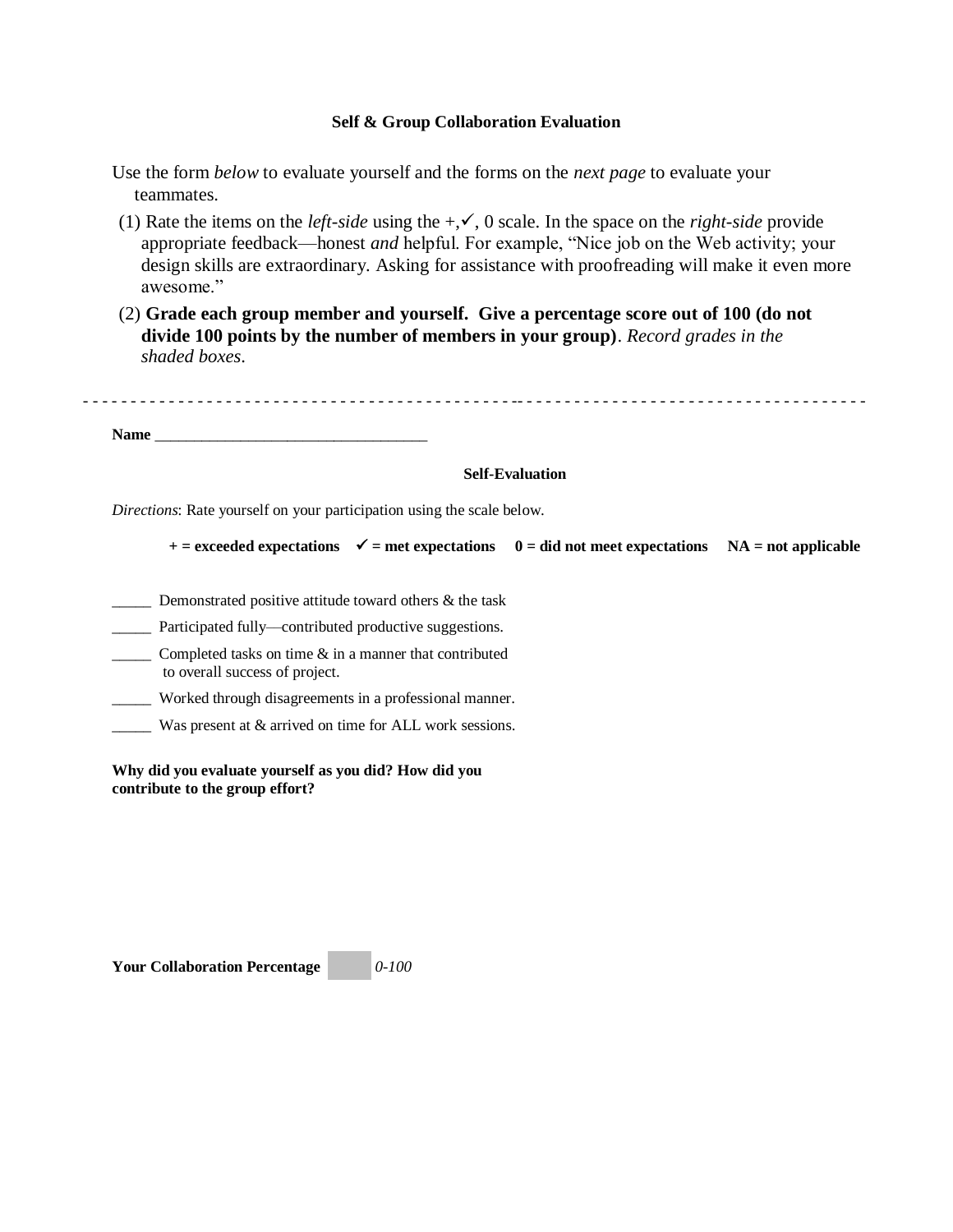| <i>Note</i> : Rate your teammates using the same $+\sqrt{}$ , 0 system you used to rate yourself on the previous page. Be sure |
|--------------------------------------------------------------------------------------------------------------------------------|
| to include specific, honest, professional, and TYPED feedback for everyone. In the gray box, give each                         |
| group member a percentage score out of 100.                                                                                    |

| Demonstrated positive attitude toward others & the task                                                                                           | <b>Feedback:</b> |
|---------------------------------------------------------------------------------------------------------------------------------------------------|------------------|
| Participated fully—contributed productive suggestions.                                                                                            |                  |
| Completed tasks on time $\&$ in a manner that contributed<br>to overall success of project.                                                       |                  |
| Worked through disagreements in a professional manner.                                                                                            |                  |
| Was present at & arrived on time for ALL work sessions.                                                                                           |                  |
|                                                                                                                                                   |                  |
| <b>Collaboration Percentage</b>                                                                                                                   |                  |
|                                                                                                                                                   |                  |
| Demonstrated positive attitude toward others & the task                                                                                           | Feedback:        |
| Participated fully—contributed productive suggestions.                                                                                            |                  |
| Completed tasks on time $\&$ in a manner that contributed<br>to overall success of project.                                                       |                  |
| Worked through disagreements in a professional manner.                                                                                            |                  |
| Was present at & arrived on time for ALL work sessions.                                                                                           |                  |
| <b>Collaboration Percentage</b><br>0-100 0-100 0-100 0-100 0-100 0-100 0-100 0-100 0-100 0-200 0-200 0-200 0-200 0-200 0-200 0-200 0-200 0-200 0- |                  |
|                                                                                                                                                   |                  |
| Demonstrated positive attitude toward others $\&$ the task                                                                                        | <b>Feedback:</b> |
| Participated fully—contributed productive suggestions.                                                                                            |                  |
| Completed tasks on time $\&$ in a manner that contributed<br>to overall success of project.                                                       |                  |
| Worked through disagreements in a professional manner.                                                                                            |                  |
| Was present at & arrived on time for ALL work sessions.                                                                                           |                  |
| <b>Collaboration Percentage</b><br>$\bigcup$ 0-100                                                                                                |                  |
|                                                                                                                                                   |                  |
| Demonstrated positive attitude toward others & the task                                                                                           | Feedback:        |
| Participated fully-contributed productive suggestions.                                                                                            |                  |
| Completed tasks on time $\&$ in a manner that contributed<br>to overall success of project.                                                       |                  |
| Worked through disagreements in a professional manner.                                                                                            |                  |
| Was present at & arrived on time for ALL work sessions.                                                                                           |                  |
|                                                                                                                                                   |                  |

**Collaboration Percentage** *0-100*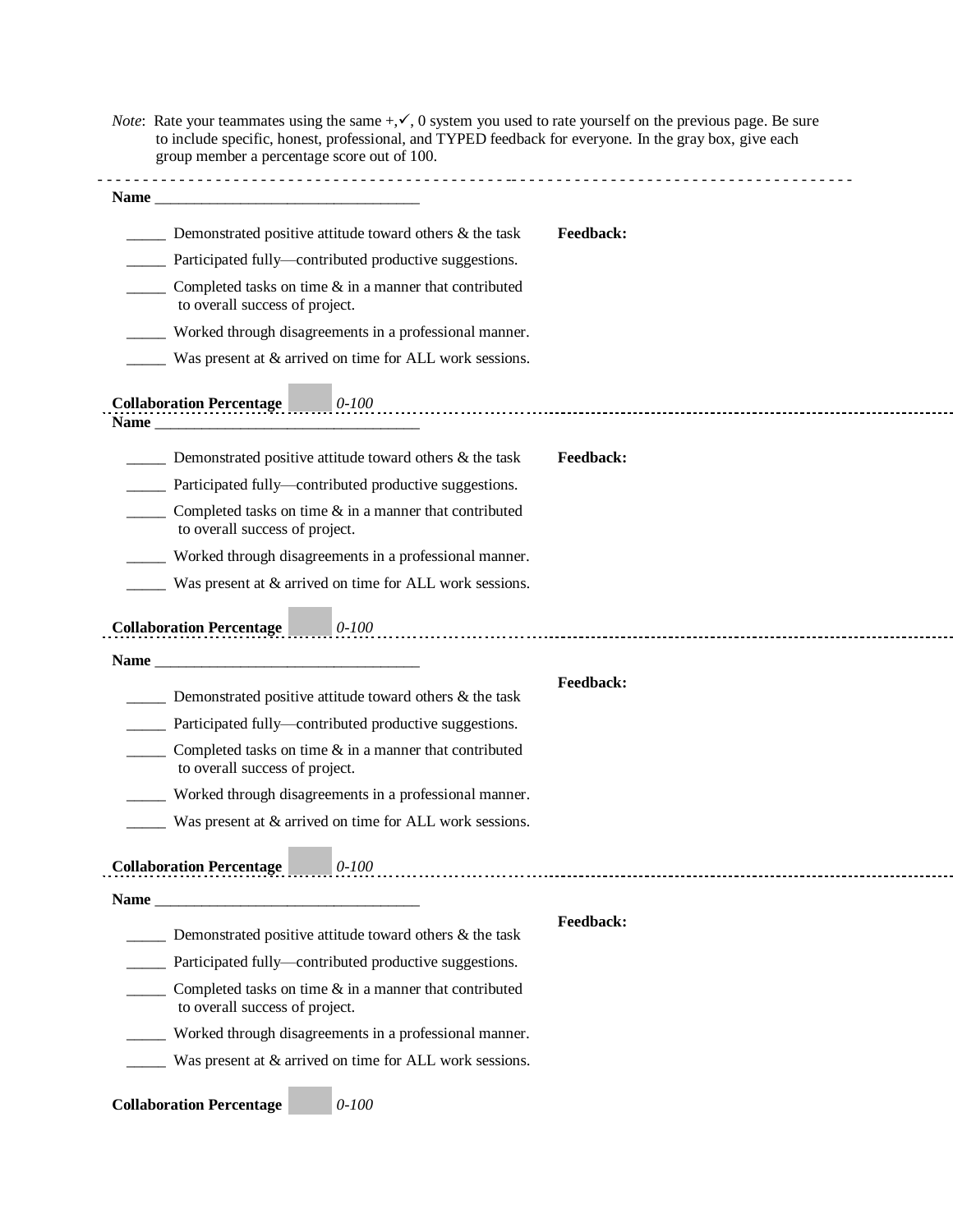# Farm to School Event Planning Project: Recipe, Promotional, Marketing & Staffing Plan Grading Rubric

|                                                              | Points         | Points |
|--------------------------------------------------------------|----------------|--------|
|                                                              | Possible       | Earned |
| Project proposal                                             | 10             |        |
| <b>Recipe</b>                                                |                |        |
| Standardized recipe                                          |                |        |
| Number of servings per recipe                                | 1              |        |
| Volume per serving                                           | 1              |        |
| Weight per serving                                           | 1              |        |
| Ingredients listed in order of preparation                   | $\overline{c}$ |        |
| Ingredients specifically described                           | $\overline{c}$ |        |
| Volume for each ingredient                                   |                |        |
| EP weight for each ingredient                                | $\frac{3}{3}$  |        |
| AP weight for each ingredient                                | $\overline{3}$ |        |
| Specific and clear instructions; includes AP:EP ratios, food | 8              |        |
| safety measures, required utensils and equipment, and        |                |        |
| portioning instructions                                      |                |        |
| Taste test standardized recipe                               |                |        |
| Factor                                                       | 1              |        |
| Expanded volume for each ingredient                          | 3              |        |
| Expanded EP weight for each ingredient                       | 3              |        |
| Expanded AP weight for each ingredient                       | 3              |        |
| Updated standardized recipe                                  |                |        |
| Number of servings per recipe                                | 1              |        |
| Volume per serving                                           | 1              |        |
| Weight per serving                                           | 1              |        |
| Ingredients listed in order of preparation                   | $\overline{c}$ |        |
| Ingredients specifically described                           | $\overline{c}$ |        |
| Volume for each ingredient                                   | 3              |        |
| EP weight for each ingredient                                | 3              |        |
| AP weight for each ingredient                                | 3              |        |
| Specific and clear instructions; includes AP:EP ratios, food | 8              |        |
| safety measures, required utensils and equipment, and        |                |        |
| portioning instructions                                      |                |        |
| Standardized recipe nutrient analysis                        |                |        |
| Number of servings per recipe                                | 1              |        |
| Portion size per serving                                     | 1              |        |
| Ingredients                                                  | 3              |        |
| Weight or volume of each ingredient                          | 3              |        |
| <b>Instructions</b>                                          | $\overline{c}$ |        |
| Correct nutrient analysis                                    | $\overline{3}$ |        |
| Special needs modified recipe                                | 5              |        |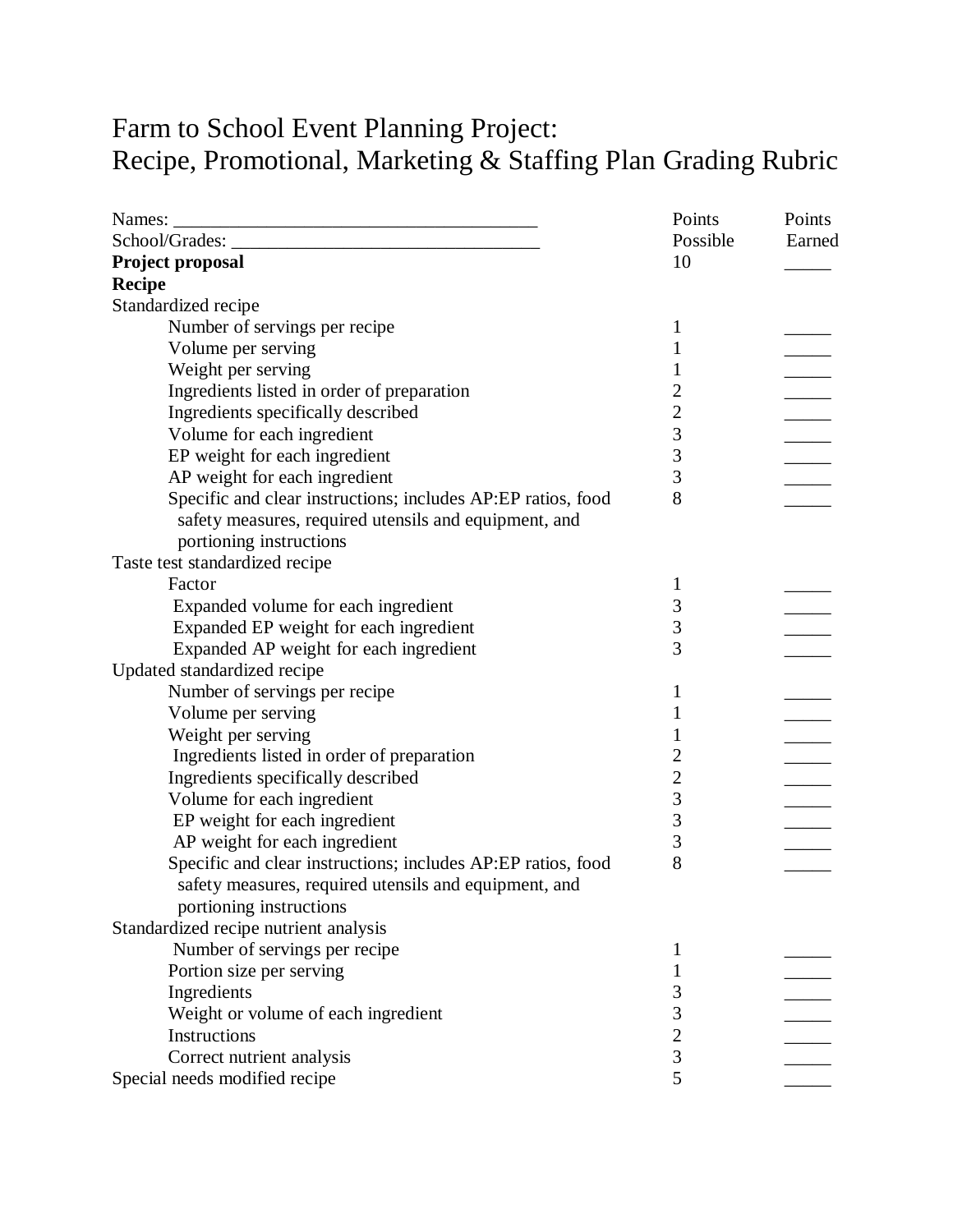# Farm to School Event Planning Project: Recipe, Promotional, Marketing & Staffing Plan Grading Rubric

| Names:                                                           | Points         | Points |
|------------------------------------------------------------------|----------------|--------|
| Standardized recipe costs                                        | Possible       | Earned |
| Cost and unit of measure for each ingredient; cost per unit for  | 3              |        |
| each ingredient                                                  |                |        |
| Ingredient cost per recipe for each ingredient                   | 3              |        |
| Ingredient cost per serving for each ingredient                  | 3              |        |
| Total recipe cost                                                | $\overline{4}$ |        |
| Total per serving cost                                           | $\overline{2}$ |        |
| Non-food supplies costing                                        |                |        |
| Cost and unit of measure for each supply item; cost per unit for | 3              |        |
| each item                                                        |                |        |
| Total cost per item                                              | 3              |        |
| Total supplies cost                                              | $\overline{4}$ |        |
| <b>Promotional activities</b>                                    |                |        |
| 2 activities documents                                           | 20             |        |
| 2 activity support materials                                     | 20             |        |
| Promotional activities costing                                   |                |        |
| Cost and unit of measure for each supply item; cost per unit for | 3              |        |
| each item                                                        |                |        |
| Total cost per item                                              | 3              |        |
| Total supplies cost                                              | $\overline{4}$ |        |
| <b>Marketing efforts</b>                                         |                |        |
| Calendar menu                                                    | 10             |        |
| <b>Bulletin</b> board                                            | 20             |        |
| 3 marketing documents                                            | 30             |        |
| 3 marketing support materials                                    | 30             |        |
| Marketing efforts costing                                        |                |        |
| Cost and unit of measure for each supply item; cost per unit for | 3              |        |
| each item                                                        |                |        |
| Total cost per item                                              | 3              |        |
| Total supplies cost                                              | 4              |        |
| <b>Staffing</b>                                                  |                |        |
| <b>Staffing schedules</b>                                        | 10             |        |
| Labor costing                                                    |                |        |
| Salary per hour per person; hours worked per person              | 3              |        |
| Total salary per person                                          | 3              |        |
| Total labor cost                                                 | $\overline{4}$ |        |
| <b>Comprehensive event schedule</b>                              | 20             |        |
| <b>Comprehensive event budget</b>                                | 20             |        |
| Total                                                            | 321            |        |
| Collaboration                                                    | $\%$           |        |
| Self & group collaboration evaluation                            | 5              |        |
| <b>Final Total</b>                                               | 326            |        |